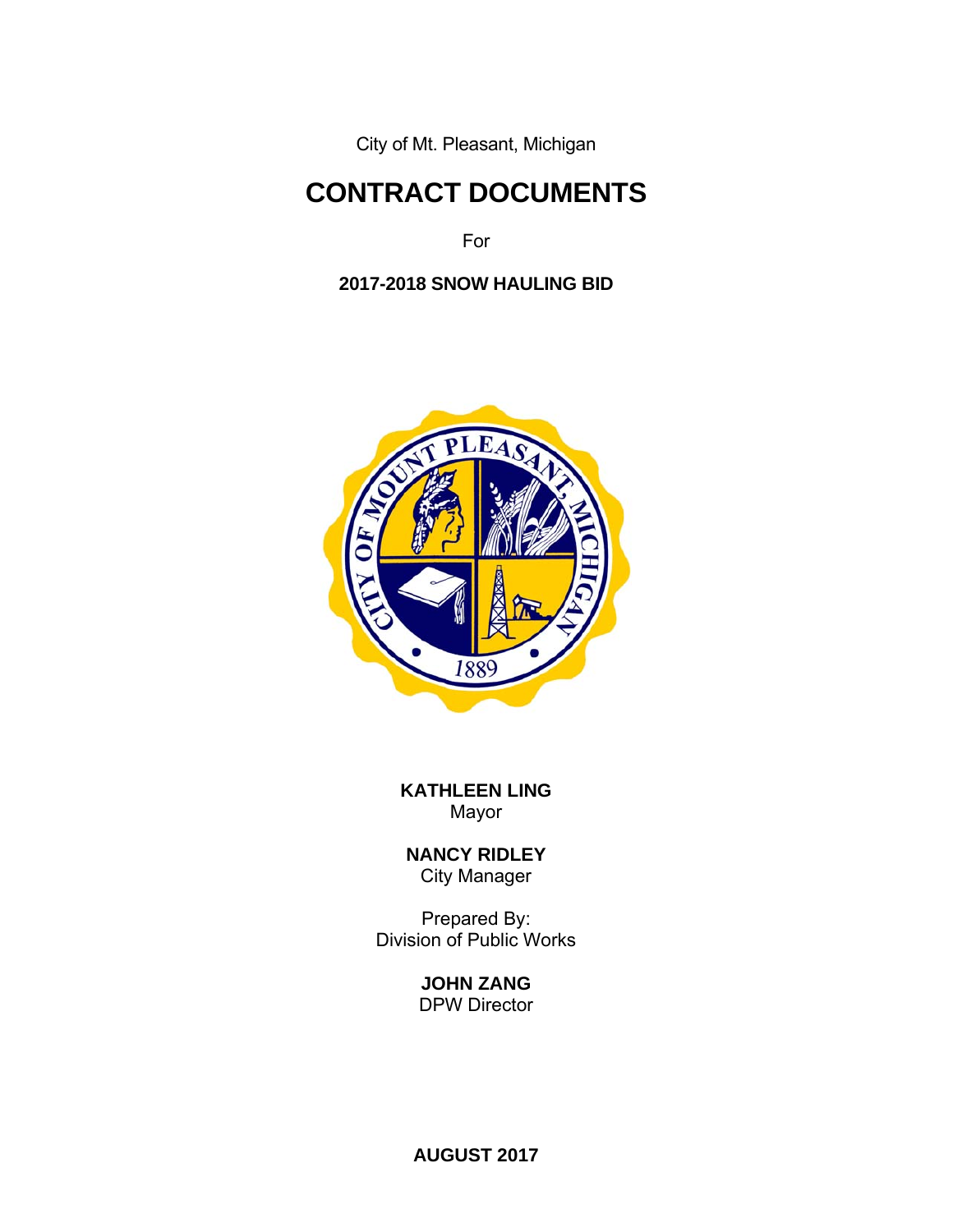### City of Mt. Pleasant, Michigan **T A B L E O F C O N T E N T S**

## **2017-2018 SNOW HAULING BID**

# **Bidding Information**

 Notice to Bidders Instructions to Bidders Minimum Insurance Requirements W-9 Form

**Contract Documents** Proposal

**Specifications**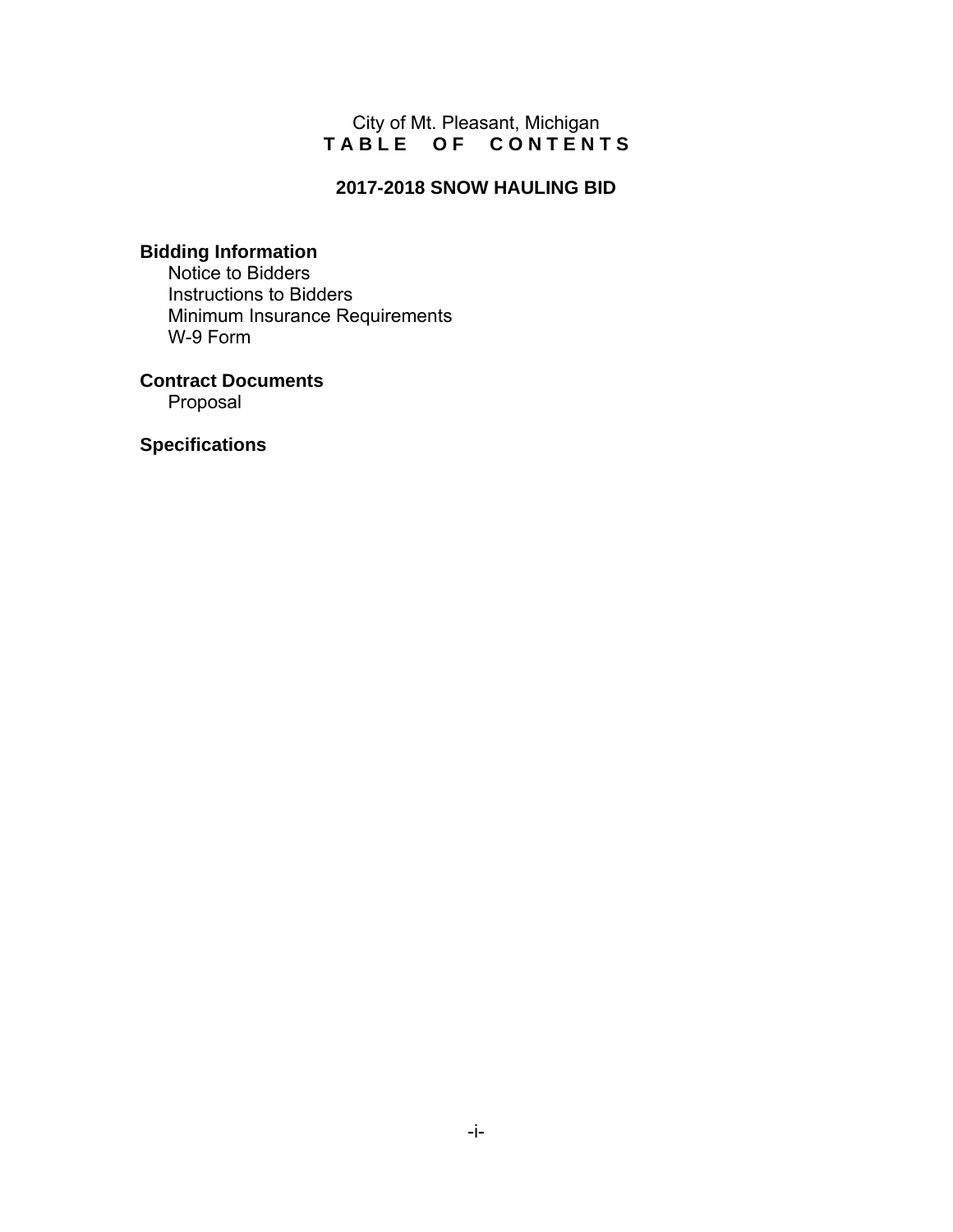

THE CITY OF **MT. PLEASANT, MICHIGAN** 

> **CITY HALL** 320 W. Broadway St. 48858‐2447 (989) 779‐5300 (989) 773‐4691 fax

**PUBLIC SAFETY** 804 E. High · 48858-3595 (989) 779‐5100 (989) 773‐4020 fax

**PUBLIC WORKS** 1303 N. Franklin · 48858-4682 (989) 779‐5400 (989) 772‐6250 fax

# **N O T I C E T O B I D D E R S**

# **2017-2018 SNOW HAULING BID**

 The City of Mt. Pleasant, Michigan, is requesting sealed bids at the Office of the City Clerk, City Hall, 320 W. B roadway Street, Mt. Pleasant, Michigan 48858, until 1:30 p.m. (local time), on T uesday, August 29, 2017, at whi ch time and place the bids will be publicly opened and read. All bids shall be submitted in a sealed envelope, plainly marked "2017-2018 SNOW HAULING BID – AUGUST 29, 2017."

No bid bond or deposit is required for this bid.

 Specifications are available at the Public Works Building, 1303 N. Franklin Street, Mt. Pleasant, Mich igan 48858, (989) 779-5401, Monday through Friday, from 8:00 a.m. to 4:30 p.m. To v iew and downl oad complete Pl ans and Specifications at no c harge, visit the City of Mt. Pleas ant website at www.mtpleasant.org and navigate to the bids and quotes page.

 The City of Mt. Pleasant reserves the right to accept or reject any or all bids, to waive any i rregularities in the bids, and to sel ect the bid cons idered most advantageous to the city.

Matt Weaver **Matt Weaver Jeremy Howard** Street Department Superintendent City Clerk (989) 779-5409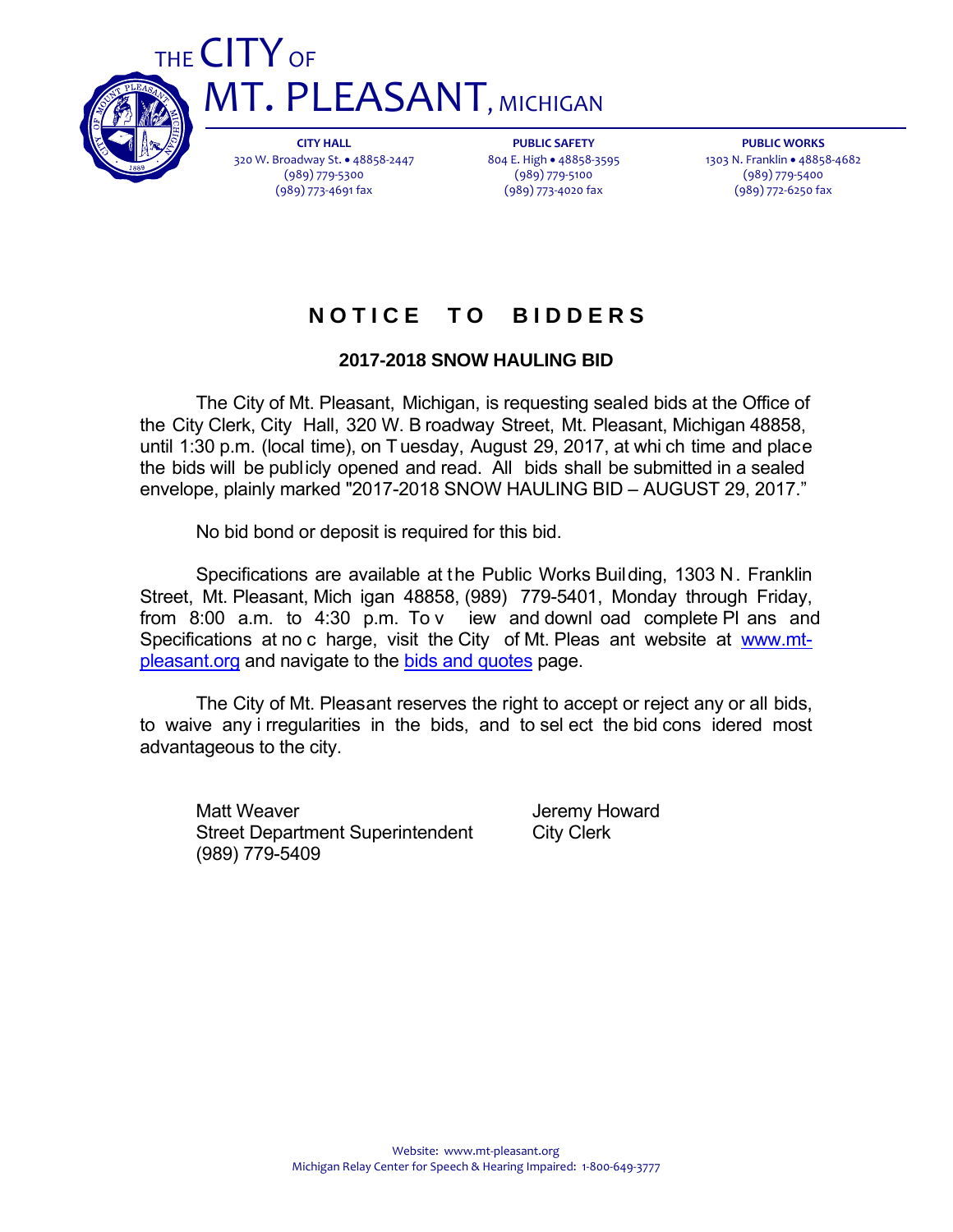#### Ci ty of Mt. Pleasant, Michigan **INSTRUCTIONS TO BIDDERS**

#### 1. **Proposals**

 Proposals must be made upon the forms provided therefore, with the Bid amount both written and shown in figures, and all other data required submitted.

 The Proposal, bound together with all Proposal Documents, must be enclosed in a sealed envelope marked as specified in the Notice to Bidders for such Bid and clearly indicating the name and address of the Bidder and must be received by the City Clerk, City Hall, 320 West Broadway Street, Mt. Pleasant, Michigan 48858, no later than the time and date specified in the Notice to Bidders. At such specified time, Proposals shall be publicly opened and read aloud.

#### 2. **Basis of Proposals**

 Proposals are solicited on the basis of unit price(s) and/or lump sum(s), as specified on the Proposal form.

 The City of Mt. Pleasant (also referred to as "Owner"), reserves the right to accept any Bid, to reject any or all Bids, to waive any irregularities in the Bids, and to select the Bid considered most advantageous to the city.

#### 3. **Comparison of Bids**

 In comparing Bids, consideration shall be given to the time proposed for completion of the Contract, qualifications of Bidder, price differentials, alternate Proposals for the alternate items listed in the Proposal (if applicable), and any other pertinent factors. **The City of Mt. Pleasant grants a preference to businesses located within the Mt. Pleasant City Limits. The preference given is a differential above the low bid if the low bid is not from a City of Mt. Pleasant bidder. The differential allowed is 3% of the total for bids between \$5,000 and \$9,999 and 2% of the total for bids over \$10,000. The maximum credit allowed is \$1500.00.** The Owner reserves the right to make an award to the Bidder whose Proposal is deemed to be in the best interest of the Owner.

#### 4. **Time**

Time is of the essence in the performance of the Contract, and each Bidder, by submitting a Proposal, certifies his/her acceptance of the time allowed by the Contract for the completion of the work specified.

#### 5. **Indemnification**

 The Contractor shall save and hold harmless the city and its employees from and against all claims, damages, losses, or expenses, including attorney's fees, arising out of or resulting from the performance of the work; provided that any such claim, damage, loss or expense is caused in whole or in part by any negligent or willful act of omission of the contractor, subcontractor, employee, or anyone under their direction. The Contractor shall at his/her own expense, defend any and all such actions and shall pay all attorney's fees, costs, and expenses pertaining thereto.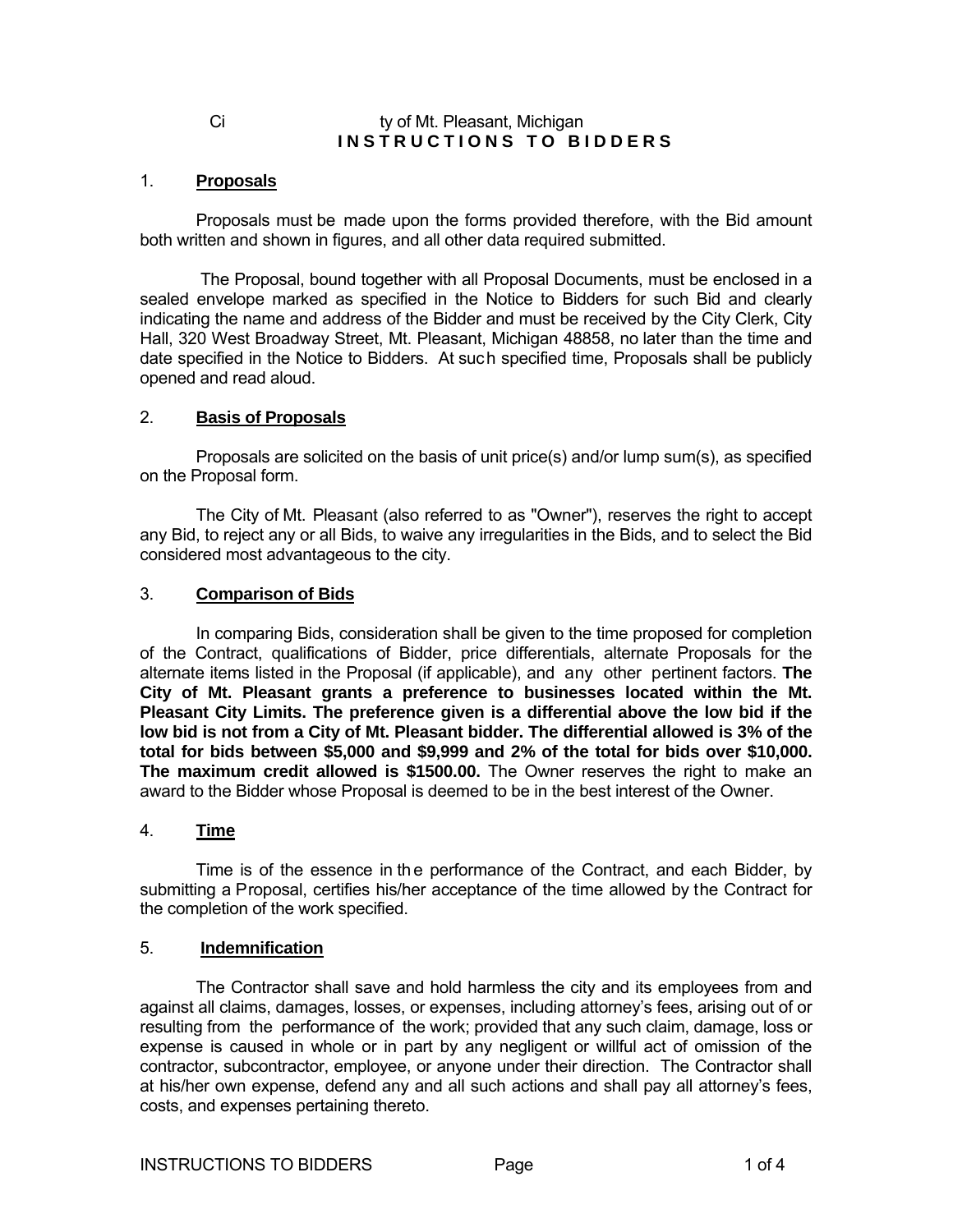#### 6. **Bid Deposits**

 Each Proposal shall be accompanied by a c ertified check, or a Bid Bond by a recognized Surety Company similar to a U. S. Government Standard Form Bid Bond, in the amount of five percent (5%) of the total amount of the Bid, made payable to the City of Mt. Pleasant, subject to forfeiture to the Owner in the event of failure on the part of the successful Bidder to enter into the attached form of agreement to do the work specified by said Proposal at the price and within the time stated therein. The Bid Deposit of all Bidders, except the three (3) lowest acceptable Bidders, shall be returned within two (2) weeks after opening of bids. The bid deposits of the three (3) lowest acceptable bidders shall be returned within 48 hours after the executed Contract(s) have been finally approved by the Owner.

#### 7. **Liquidated Damages**

 A liquidated damage clause, as gi ven in th e Contract form, provides that the Contractor shall pay the Owner as liquidated damages, and not as a penalty, the amount as indicated in Section 108.11 of the 2003 MDOT Standard Specifications for Construction for each and every calendar day that the Contractor may be in default of substantial completion of the work required under said Contract.

#### 8. **Insurance and Bonds**

 The successful Bidder will be required to execute (2) Bonds, in the form attached hereto, with Surety acceptable to the Owner and insurance, as follows:

- a. Bond in the amount of 100% of the Estimated Contract Price running to the City of Mt. Pleasant, Michigan, to insure the completion of the entire work, according to the statues of the State of Michigan in effect at that time.
- b. Bond in the amount of 100% of the Estimated Contract Price running to the People of the State of Michigan for the protection of Su bcontractors and Labor and Material Men, according to the statutes of the State of Michigan in effect at that time.
- c. Insurance in the amounts required by City Ordinance as s pecified in the Section 1 - General Construction Specifications, attached hereto.

 The successful bidder shall be required to furnish for each set of executed Contract Documents, and conformed copies thereof, an original conformed Performance Bond, Labor and Materials Bond, Maintenance Bond, and Insurance Certificates.

#### 9. **Permits and Local Codes**

The Owner shall procure the required permits for municipal sanitary sewer construction, municipal water system construction, and soil erosion control.

 The Contractor shall obtain, at his/her expense, all other required local construction permits and shall comply with local building code and inspection requirements.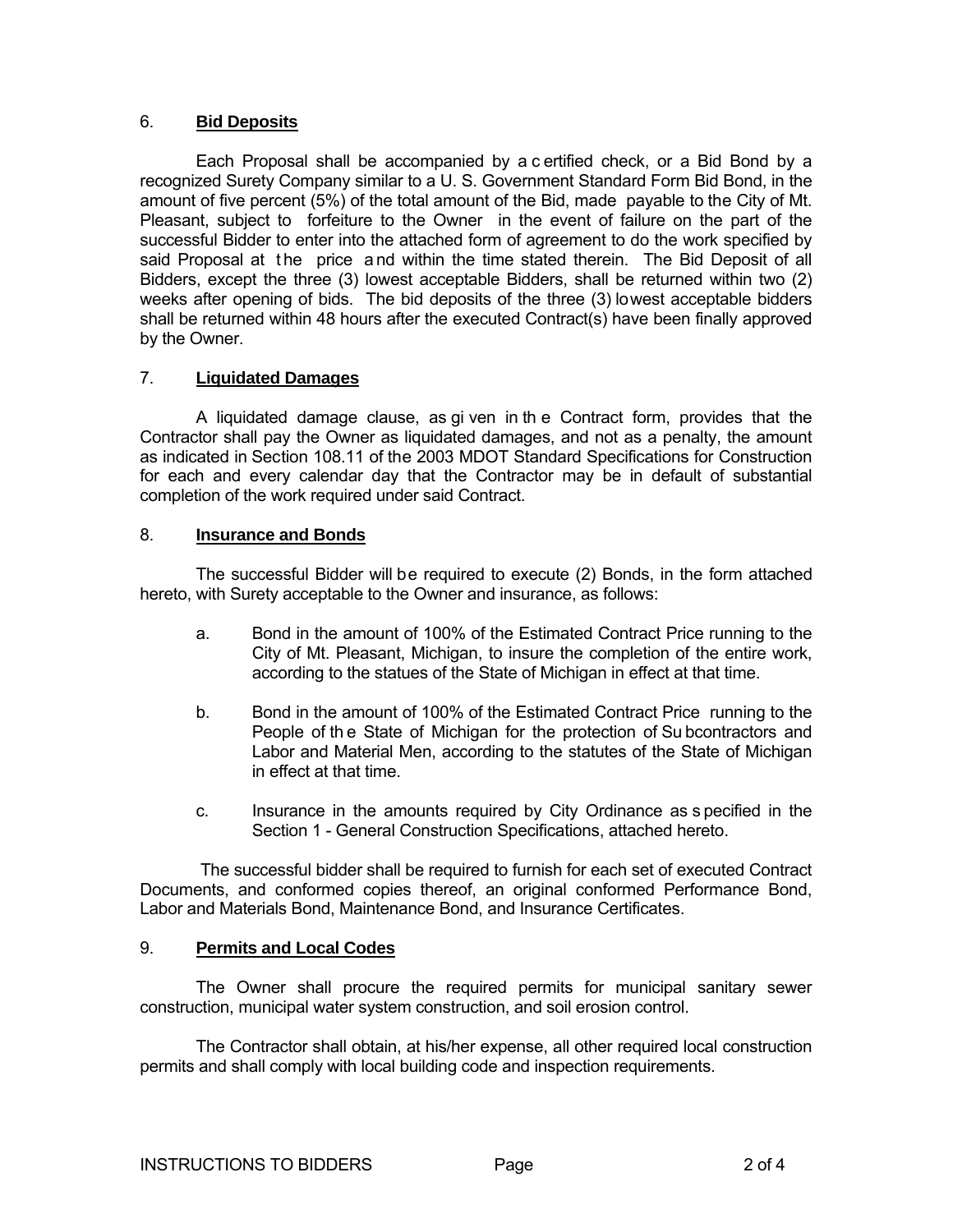#### 10. **Qualifications of Bidders**

 It is the intent of the Owner to award the Contract to a Bidder fully capable, both financially and with regard to experience, to perform and complete all work in a satisfactory and timely manner. Evidence of such competency must be furnished on the forms included in the proposal, listing projects of similar difficulty, scope of work, and size, which the Bidder has satisfactorily undertaken and completed.

 It is the intention of the City to award the contract to a Contractor whose ability and financial resources are fully equal to the task of performing the work in a satisfactory manner. With this in view, the Proposal calls for at least five (5) references, using specific names of persons to contact concerning the Contractor's ability to do this particular class of work. References from municipalities are preferred. The mere ability to furnish a Performance Bond shall not be accepted as sufficient evidence of responsibility on the part of the Bidder. The Bidder may also be required to furnish evidence of his current financial status.

#### 11. **Interpretation of Documents**

 If any Bidder is in doubt as to the true meaning of any part of the Plans, Specifications or any Contract Document, he/she may submit to the Owner a written request for an interpretation thereof. Any interpretation made in response to such a query shall be made only by Addendum, duly issued, and a copy of such Addendum shall be mailed or duly delivered to each prospective Bidder. The Owner shall not be responsible for any other explanation or interpretation of the Contract Documents. Alternative proposals that are suggested by bidders will be given consideration, if presented before the bid opening. If accepted, an addendum will be issued and sent out to all potential bidders, so that they may bid on the alternatives that have been identified.

#### 12. **Execution of Bid Proposal**

 A Bid Proposal, which is n ot signed by the individual making it, should have attached thereto a Power of Attorney evidencing authority to sign the Bid Proposal in the name of the person for whom it is signed.

 A Bid Proposal, which is signed by a partnership, shall be signed by all of the partners or by an Attorney-in-Fact. If signed by an Attorney-in-Fact, there should be attached to the Bid a Power of Attorney evidencing authority to sign the Bid Proposal in the name of the partnership and such Power of Attorney shall be signed by all partners of the partnership.

 A Bid Proposal, which is signed for a corporation, should have the correct corporate name thereof and the signature of the President, or ot her authorized officer(s) of the corporation, manually written below the corporate name and on the line indicating "By: "By: "If such a Bid Proposal is manually signed by an officer other than the President of the corporation, a certified copy of a Resolution of the Board of Directors evidencing the authority of such officer(s) to sign the Bid Proposal should be attached thereto. Such a Bid Proposal should also bear the attested signature of the Secretary of the corporation and an impression of the corporate seal.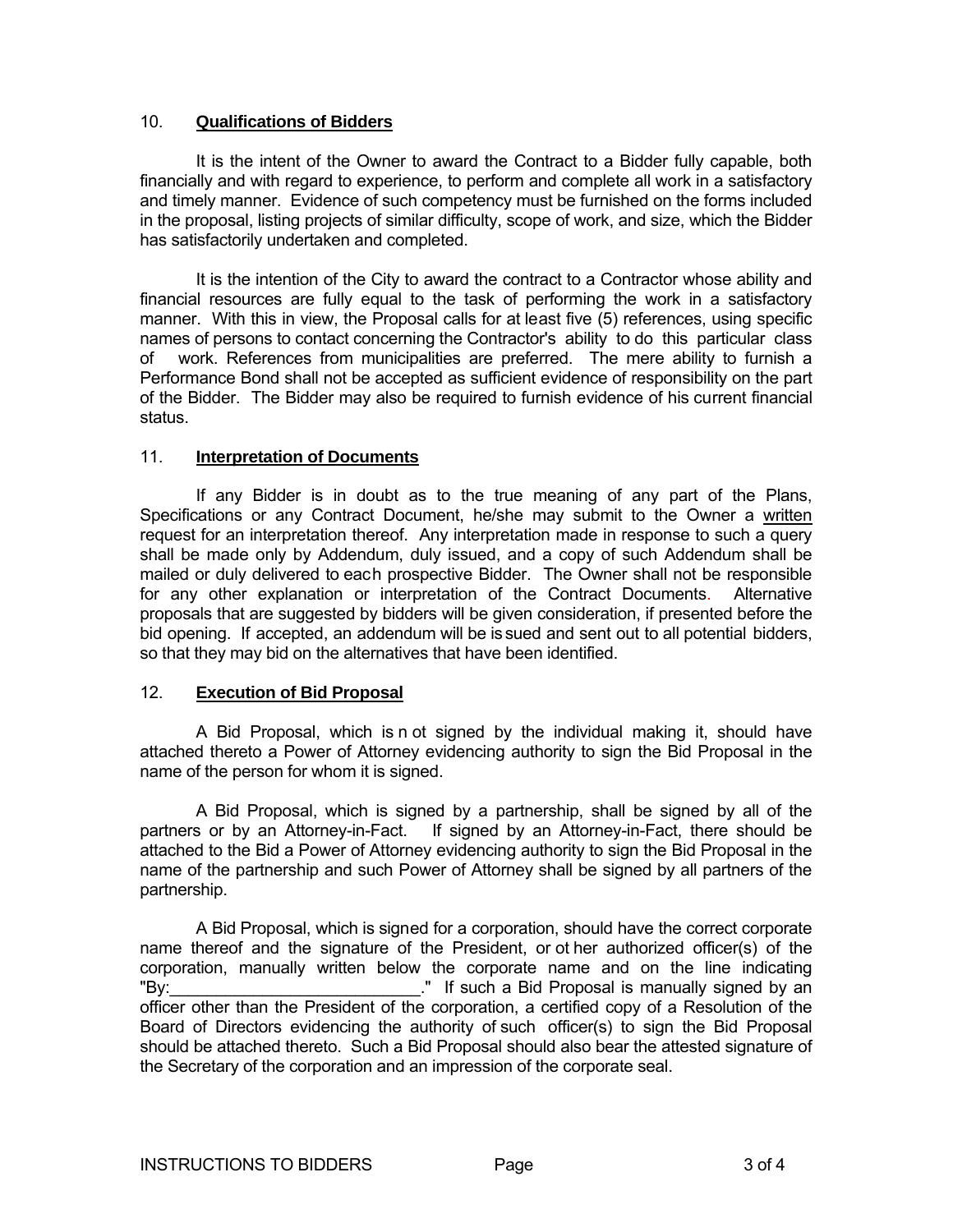#### 13. **Execution of Contract**

 The successful Bidder to whom an award is made shall be required to enter into a written agreement, in the form attached hereto, within ten (10) days after receipt of a Notice of Award and copies of the documents to be executed. In the event the successful Bidder fails to comply with this provision, he/she may be considered by the Owner to have abandoned all his/her rights and interests in the award and his/her certified check or amount of the Bid Bond may be declared to be forfeited to the Owner, and the Contract may be awarded to another.

#### 14. **Bidder Responsibility for Conditions of Work and Site**

 The Bidder, or his/her representative, shall make personal investigation of the site of work and of e xisting structures and shall determine to his/her own satisfaction the conditions to be encountered, the nature of the ground, the difficulties involved in making connections to existing structures and pipes, and any and all ot her factors affecting the work proposed under the Contract.

 The Bidder to whom the Contract is awarded shall not be entitled to any additional compensation by reason of conditions being different from those anticipated or by reason of his/her failure to fully acquaint himself/herself with the conditions at the site affecting the work of the Contract.

#### 15. **Changes in Work**

 If any change is re quired to be made in the work of the Contract, a paym ent adjustment therefore shall be determined as specified in Section 103 of the 2003 MDOT Standard Specifications for Construction.

\_\_\_\_\_\_\_\_\_\_\_\_\_\_\_\_\_\_\_\_\_

Revised: March 2011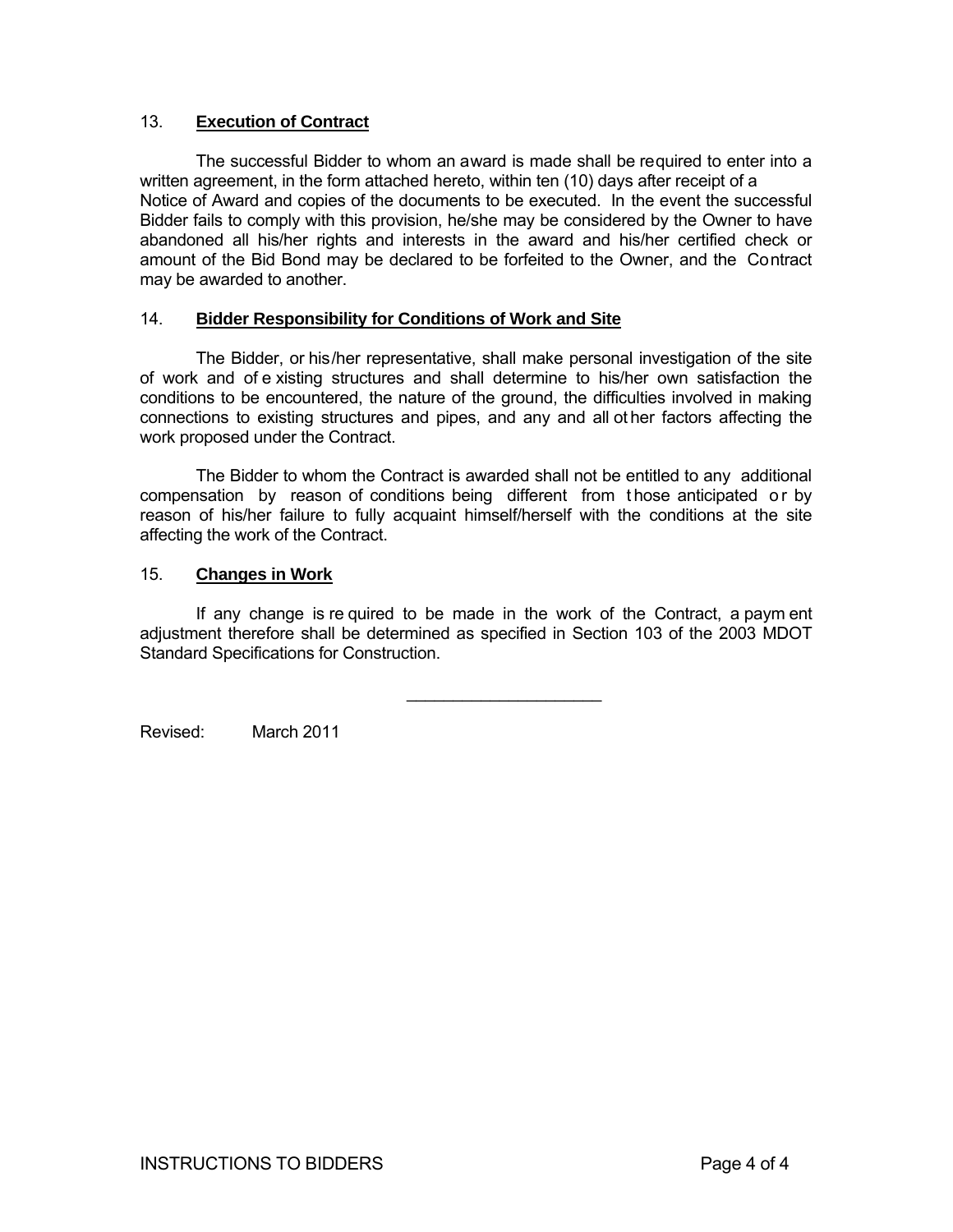## **ADMINISTRATIVE MEMO NO 8-78**

 Issued: October 10, 1978 Revised: June 21, 1989

## Subject: **MINIMUM INSURANCE REQUIREMENTS FOR CONTRACTORS**

#### **Summary Statement**

The provision of adequate insurance by persons and businesses working for the city or on street right-of-way is essential to protect the public from the costs of injury or damage and to protect the c ity from unnecessary liability resulting from the acts of persons and businesses working for the city. Minimum insurance requirements are needed to provide this protection.

#### Memo

Persons or businesses which provide professional services to the city under the terms of a written contract or pr ovide labor and/or material to accomplish work for t he city or f or others on or over street right-of-way or other city property shall carry insurance and bonds to protect the public and the City from exposure to unnecessary financial risks.

Prior to signing of contracts, issuance of purchase orders or permits, or other authorization to begin work, c ertificates of insurance evidencing the purchase of insurance in amounts not less than r equired by the Administrative memo or bid specifications, whichever is greater, shall be filed with City Clerk. Such certificates shall:

- a. Show that the ins urance is currently in force and termination date of each policy.
- b. State the limits of liability of the policies covered by the certificate.
- c. Show that the City of Mt. Pleasant is to be specifically named in policy as an "additional insured" and should be issued to the C ity of Mt. Pleasant as the certificate holder.
- d. Provide that the City will receive not less than 10 days wr itten notice of th e cancellation of any listed policy.
- e. Be issued in the name of an i nsurance company authorized to conduct business in the State of Michigan.

Required bonds shall be filed wi th the City Clerk prior to the signing of contracts or other authorizations to proceed with work.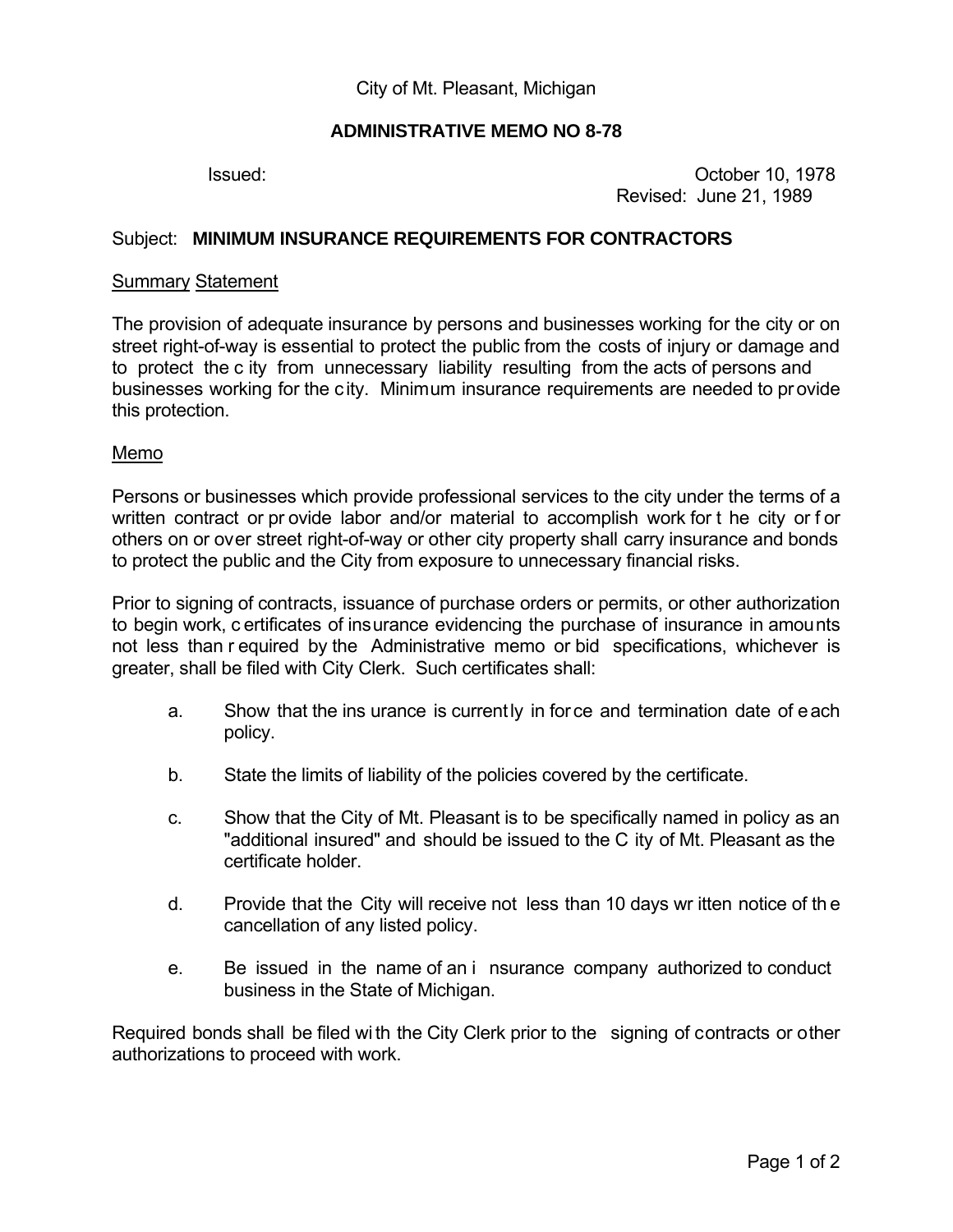Insurance and bonds shall meet or exceed the fol lowing requirements. Exceptions to recognize more or less hazardous operations and financial risks should be considered and with approval of the City Manager may be made in specifications or contract requirements prior to awarding contracts or issuing purchase orders.

# **INSURANCE REQUIREMENTS**

| <b>Type</b>                                                                | Limit of Liability                                                                                | Required of:<br>City<br>Contractor | Contractor<br>On R-O-W |  |  |
|----------------------------------------------------------------------------|---------------------------------------------------------------------------------------------------|------------------------------------|------------------------|--|--|
| <b>Worker's Compensation</b><br>and                                        | <b>Statutory Coverage B</b>                                                                       |                                    |                        |  |  |
| <b>Employer's Liability</b>                                                | \$100,000                                                                                         | X                                  |                        |  |  |
| <b>Bodily Injury</b>                                                       | Public Liability (including products and completed operations liability)<br>\$250,000 each person | X                                  | X                      |  |  |
| \$500,000                                                                  | each accident                                                                                     | X                                  | X                      |  |  |
| <b>Property Damage</b>                                                     | \$250,000 each accident                                                                           | Χ                                  | X                      |  |  |
| \$250,000                                                                  | each aggregate                                                                                    | X                                  | X                      |  |  |
|                                                                            | Automobile Liability (including hired cars and automobile non-ownership)                          |                                    |                        |  |  |
| <b>Bodily Injury</b>                                                       | \$250,000 each person                                                                             | X                                  | X                      |  |  |
| \$500,000                                                                  | each occurrence                                                                                   | X                                  | X                      |  |  |
| <b>Property Damage</b>                                                     | \$250,000 each accident                                                                           | X                                  | X                      |  |  |
| \$250,000                                                                  | each aggregate                                                                                    | X                                  | X                      |  |  |
| <b>Additional Insured</b><br>Clause<br>be<br>policy                        | City of Mt. Pleasant to<br>specifically named in<br>as an "additional<br>insured"                 | X                                  | X                      |  |  |
| <b>Excess Liability</b><br>(Required unless risk occurrence<br>is nominal) | \$1,000,000 each                                                                                  | X                                  |                        |  |  |

Persons or businesses engaged to provide labo r and material in an amount in excess of \$10,000, or who will re ceive partial payments as work progresses will provide labor, performance and material bonds equal to the value of the work being performed. Such bonds are not requi red where the w ork to be done is of a type in w hich the failure to perform will not adversely af fect the city's ab ility to function or incr ease the city's cost of completing the work.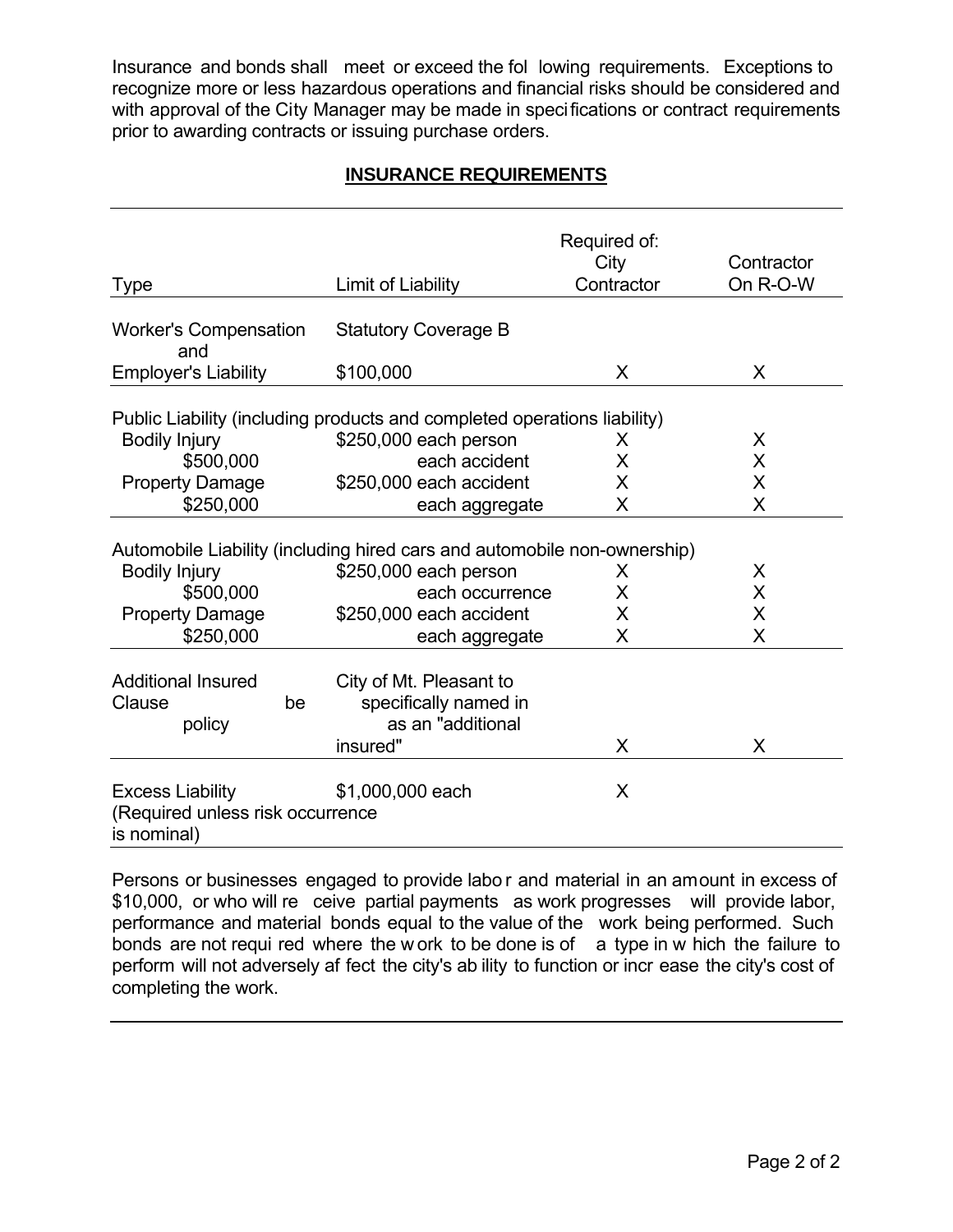## City of Mt. Pleasant, Michigan **BID PROPOSAL 2017-2018 Snow Hauling Bid**

TO: Office of the City Clerk BID BID DATE: August 29, 2017 City Hall City Hall City Hall City Hall City Hall City Hall City Hall City Hall City Hall City Hall City Hall City Hall City Hall City Hall City Hall City Hall City Hall City Hall City Hall City Hall City Hall City Hall Ci 320 W. Broadway Street Mt. Pleasant, MI 48858

 The undersigned, as Bidder, hereby declares that this bid is made in good fai th without fraud or collusion with any person or persons bidding of the same Contract; that he has carefully read and examined the Contract Documents, including the Notice to Bidders, Instructions, Bond Forms, Technical and Detailed Specifications, and Contract Drawings, for the designated work and understands all of the same; that he, or his representative, has made such a personal investigation at th e site as is necess ary to determine the character and difficulties attending the execution of the proposed work; and he pr oposes and agrees that if this Proposal is accepted, he will cont ract with the Owner in the form of the Contract hereto annexed, to provide necessary machinery, tools, apparatus and other means of construction, including utility and transportation services, necessary to do all the work and furnish all the materials and equipment speci fied or referred to in the Contract Documents, including Addenda No. J. an d J. in the manner and time therein prescribed, and according to the requirements of the Owner as therein set forth to furnish Contractor Bonds and Insurance required of the Co ntractor by the C ontract Documents, and that he will take in full payment theref ore the unit pr ices set forth in the following Proposal.

 The Bidder understands that the Owner reserves the right to rej ect any or all bids and to waive any irregularities in the bidding.

 The Bidder agrees that his bid shall be good and may not be withdrawn for a period of sixty (60) calendar days after the scheduled closing time for receiving the bids.

 Upon receipt of a written No tice of Award of the Bid, the Bidder shall execute the formal Contract Agreement attached hereto wi thin ten (10) days and shall deliver to the Owner a Surety Bond or Bonds required. In the event the Contract and Bond are not executed within the time above set fort h, the Bid Depos it attached in the sum of f ive percent (5%) of the Bid P roposal shall become the property of the Owner as liquidated damages for the delay and additional expense to the Owner caused thereby.

 The Bidder hereby agrees to commence work under this Contract on or before the date to be specified in the written Notice to Proceed executed by the Owner and to fully complete the project as stipulated in the Special Conditions of these Specifications. The Bidder further agrees to pa y as l iquidated damages the su m indicated in the Spec ial Conditions for each consecutive calendar day thereafter, until substantial completion, that is when all work items in t he proposal are complete and not ification of substa ntial completion of work items and final quantities is given to the Director of Public Works by the contractor.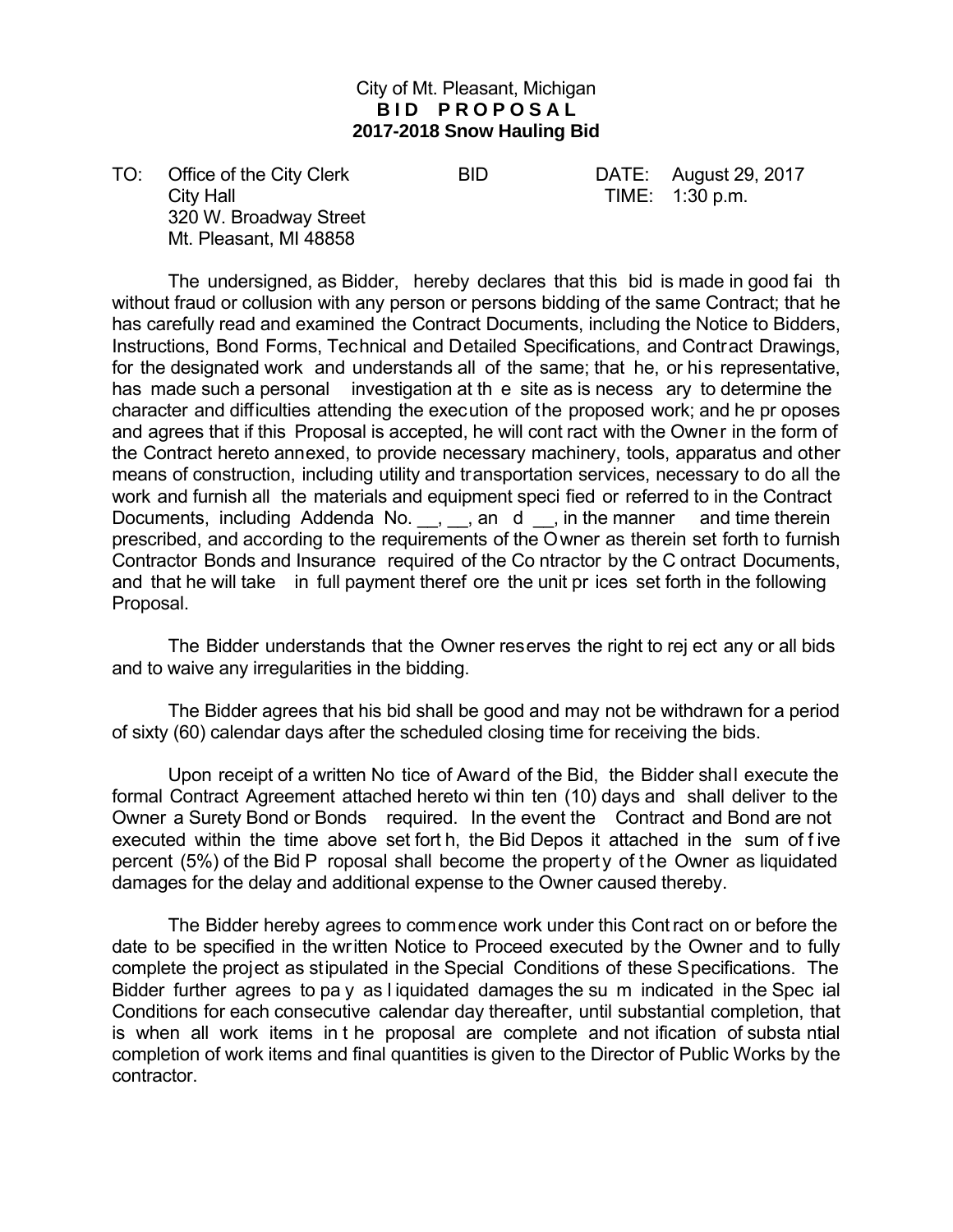The below unit prices shall include all labor, materials, overhead, profit, insurance, etc., to cover the finished work of the several kinds specified, and the Bidder agrees to perform all of the work described in the Specifications and/or shown on the Plans for the following unit prices. If additional equipment needs to be listed, please use back of form or attach a list of equipment and hourly operational costs. **Please note if there is any increase in rates for overtime work and list your regularly scheduled hours.** 

 The bidder is advised to list four (4) primary trucks offered since bids for each truck will be analyzed by the following formula:  $\cosh / \hbar$ our  $\sinh$ truck capacity = cyds.

| Truck and Operator (Lead trailers only – no pup trailers) |                                 |                                 |                                |                                                                                                                                                                                                                                                                                                                                                                                                                          |  |
|-----------------------------------------------------------|---------------------------------|---------------------------------|--------------------------------|--------------------------------------------------------------------------------------------------------------------------------------------------------------------------------------------------------------------------------------------------------------------------------------------------------------------------------------------------------------------------------------------------------------------------|--|
|                                                           | <b>MAKE and</b><br><b>MODEL</b> | <b>TRUCK</b><br><b>CAPACITY</b> | <b>COST PER</b><br><b>HOUR</b> | <b>OVERTIME</b><br><b>COST PER HOUR</b>                                                                                                                                                                                                                                                                                                                                                                                  |  |
|                                                           |                                 | (1)                             |                                | $\sim$ \$                                                                                                                                                                                                                                                                                                                                                                                                                |  |
| (2)                                                       |                                 |                                 | $\mathbb{S}$                   | $\sim$                                                                                                                                                                                                                                                                                                                                                                                                                   |  |
|                                                           |                                 | (3)                             | $\mathfrak{S}$                 | $\begin{array}{c c c c c} \hline \texttt{S} & \texttt{S} & \texttt{S} & \texttt{S} & \texttt{S} & \texttt{S} & \texttt{S} & \texttt{S} & \texttt{S} & \texttt{S} & \texttt{S} & \texttt{S} & \texttt{S} & \texttt{S} & \texttt{S} & \texttt{S} & \texttt{S} & \texttt{S} & \texttt{S} & \texttt{S} & \texttt{S} & \texttt{S} & \texttt{S} & \texttt{S} & \texttt{S} & \texttt{S} & \texttt{S} & \texttt{S} & \texttt{S}$ |  |
| (4)                                                       |                                 |                                 | $\mathbb{S}$                   | $\mathbb{S}$                                                                                                                                                                                                                                                                                                                                                                                                             |  |

**Alternate Bid: Please indicate the discounted cost per hour if the bidder is awarded both the 2017 Leaf Hauling and 2017-2018 Snow Hauling contracts.**

|     | <b>MAKE and</b><br><b>MODEL</b>                    | <b>COST</b><br><b>PER HOUR</b> | <b>OVERTIME</b><br><b>COST PER HOUR</b> |  |
|-----|----------------------------------------------------|--------------------------------|-----------------------------------------|--|
| (1  |                                                    |                                |                                         |  |
| (2) | <u> 1980 - John Stein, Amerikaansk politiker (</u> |                                |                                         |  |
| (3  |                                                    |                                | S                                       |  |
| (4  |                                                    |                                |                                         |  |

\*\*\* Bidders must provide proof of insurance in the amounts required by City Ordinance as specified in the attached Minimum Insurance Requirements for Contractors, with the City of Mt. Pleasant listed as additional insured. \*\*\*

| RESPECTFULLY SUBMITTED, |  |
|-------------------------|--|
|                         |  |
|                         |  |
|                         |  |
|                         |  |
|                         |  |
|                         |  |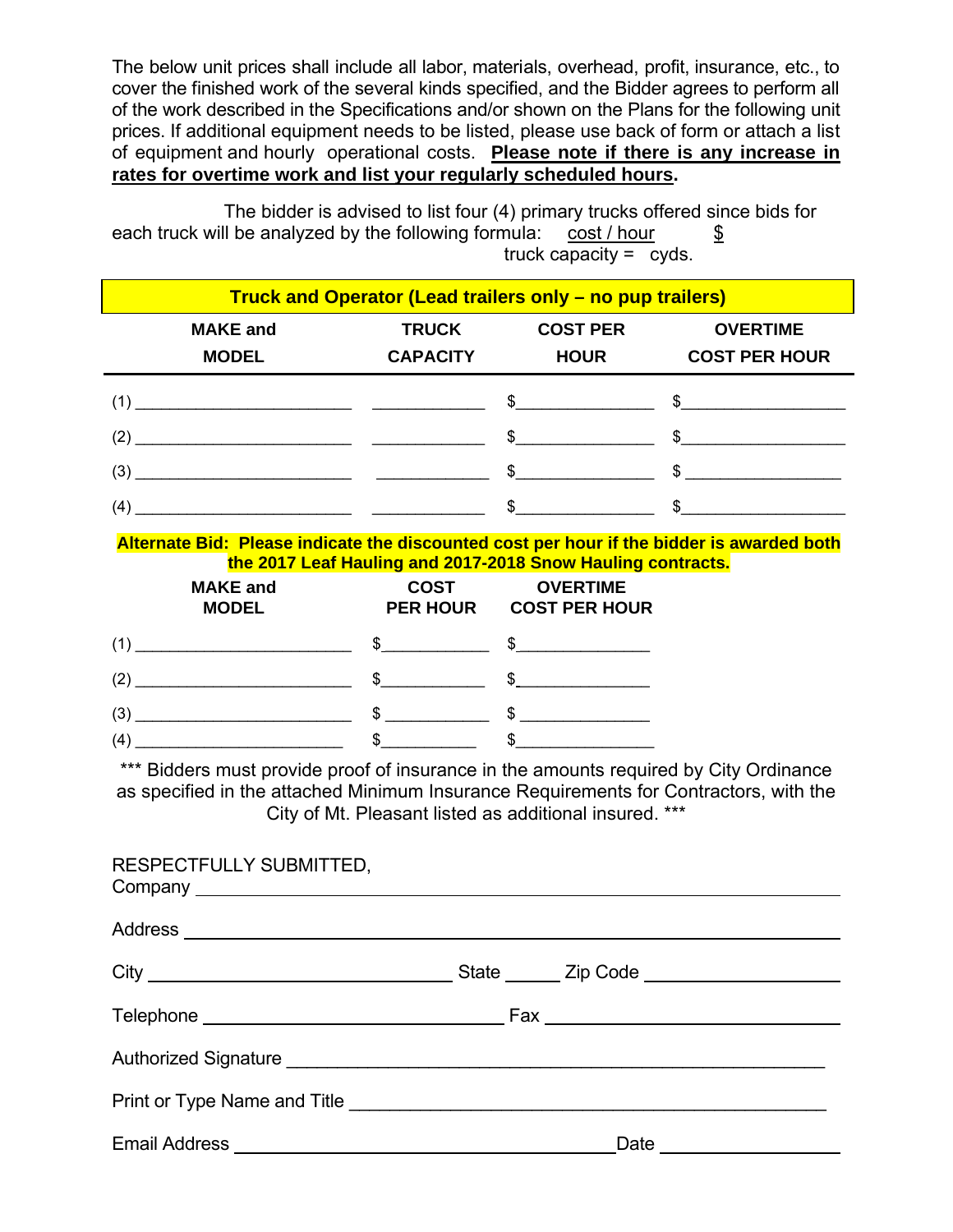# **EXPERIENCE QUESTIONNAIRE**

TO BE FURNISHED BY BIDDER

The signatory of this proposal guarantees the truth and accuracy of all statements and of all answers hereinafter made.

 $\overline{\phantom{a}}$  ,  $\overline{\phantom{a}}$  ,  $\overline{\phantom{a}}$  ,  $\overline{\phantom{a}}$  ,  $\overline{\phantom{a}}$  ,  $\overline{\phantom{a}}$  ,  $\overline{\phantom{a}}$  ,  $\overline{\phantom{a}}$  ,  $\overline{\phantom{a}}$  ,  $\overline{\phantom{a}}$  ,  $\overline{\phantom{a}}$  ,  $\overline{\phantom{a}}$  ,  $\overline{\phantom{a}}$  ,  $\overline{\phantom{a}}$  ,  $\overline{\phantom{a}}$  ,  $\overline{\phantom{a}}$ 

 1. How many years have you been in business as a c ontractor under your present name?

 2. How many years have you been a pri ncipal officer of a firm under a di fferent name?

Name of Firm <u>\_\_\_\_\_\_\_\_\_\_\_\_\_\_\_\_\_\_\_\_\_\_\_\_\_\_\_</u>

 3. What projects of a similar nature has your organization contracted for within the past five years? (NOTE: Fill out each blank completely.)

| Name/Address/P | hone $#$            | Type | Value |           |
|----------------|---------------------|------|-------|-----------|
| Name of Owner  | of Person in Charge |      |       | Date Work |
| and Location   | as Reference        | Work | Work  | Completed |

| $\mathbf 1$ . |  |  |  |
|---------------|--|--|--|
|               |  |  |  |
| 2.            |  |  |  |
|               |  |  |  |
| 3.            |  |  |  |
|               |  |  |  |
| 4.            |  |  |  |
|               |  |  |  |
| 5.            |  |  |  |
|               |  |  |  |
| 6.            |  |  |  |